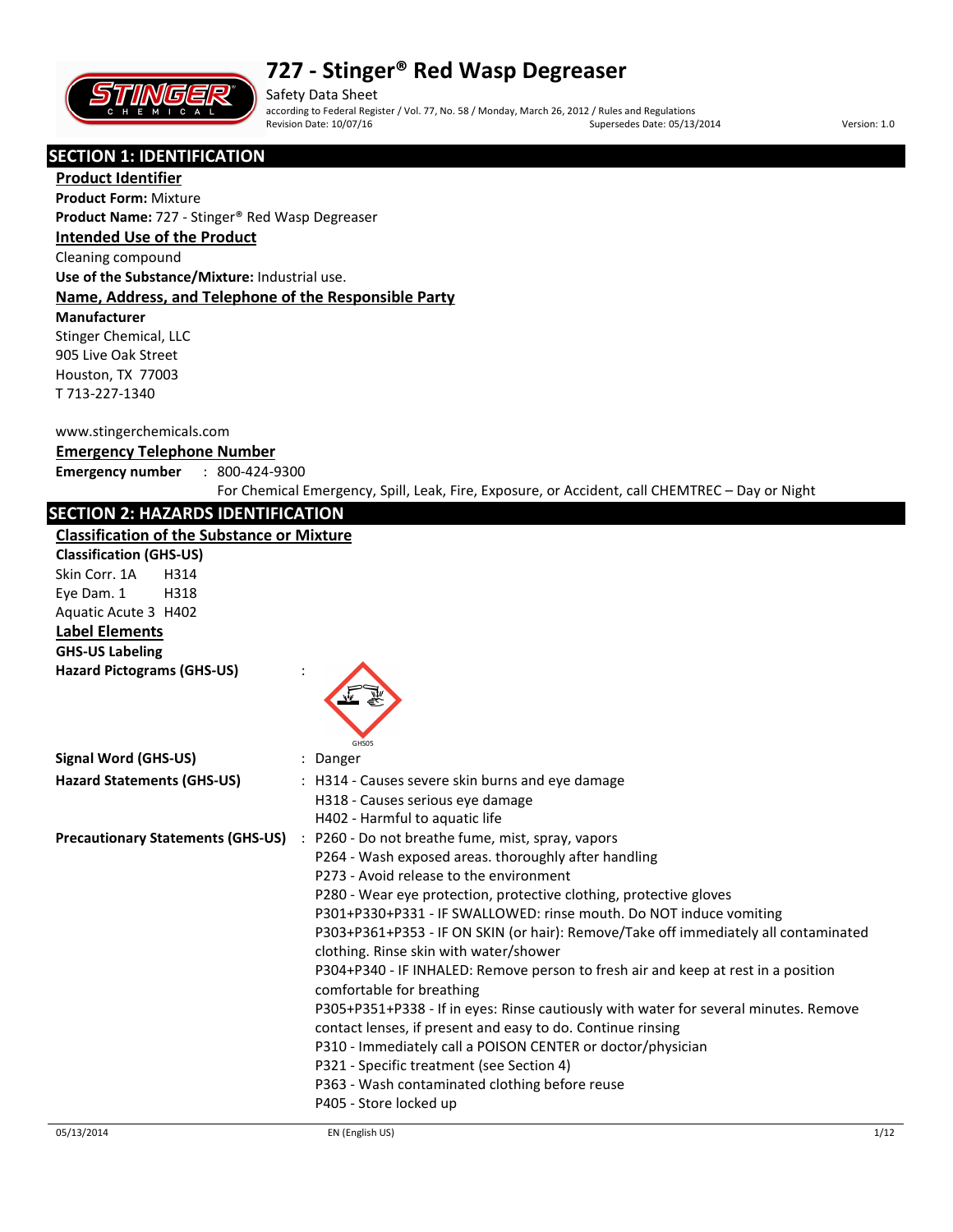Safety Data Sheet

according to Federal Register / Vol. 77, No. 58 / Monday, March 26, 2012 / Rules and Regulations

P501 - Dispose of contents/container to local, regional, national, and international regulations

### **Other Hazards**

**Other Hazards Not Contributing to the Classification**: Not available **Unknown Acute Toxicity (GHS-US)** Not available

### **SECTION 3: COMPOSITION/INFORMATION ON INGREDIENTS**

**Substances** 

**Mixture** 

| <b>Name</b>                     | <b>Product identifier</b> | % (w/w)   | <b>Classification (GHS-US)</b>          |
|---------------------------------|---------------------------|-----------|-----------------------------------------|
| Water                           | (CAS No) 7732-18-5        | $59 - 87$ | Not classified                          |
| Sodium metasilicate             | (CAS No) 6834-92-0        | $3 - 9$   | Met. Corr. 1, H290                      |
|                                 |                           |           | Acute Tox. 4 (Oral), H302               |
|                                 |                           |           | Skin Corr. 1B, H314                     |
|                                 |                           |           | Eye Dam. 1, H318                        |
|                                 |                           |           | STOT SE 3, H335                         |
| Sodium hydroxide                | (CAS No) 1310-73-2        | $3 - 9$   | Met. Corr. 1, H290                      |
|                                 |                           |           | Skin Corr. 1A, H314                     |
|                                 |                           |           | Eye Dam. 1, H318                        |
|                                 |                           |           | Aquatic Acute 3, H402                   |
| 2-Butoxyethanol                 | (CAS No) 111-76-2         | $3 - 8$   | Flam. Liq. 4, H227                      |
|                                 |                           |           | Acute Tox. 4 (Oral), H302               |
|                                 |                           |           | Acute Tox. 4 (Dermal), H312             |
|                                 |                           |           | Acute Tox. 4 (Inhalation: vapour), H332 |
|                                 |                           |           | Skin Irrit. 2, H315                     |
|                                 |                           |           | Eye Irrit. 2A, H319                     |
| Alcohols, C9-11, ethoxylated    | (CAS No) 68439-46-3       | $2 - 8$   | Acute Tox. 4 (Oral), H302               |
|                                 |                           |           | Eye Dam. 1, H318                        |
| Ethylenediaminetetraacetic acid | (CAS No) 60-00-4          | $2 - 7$   | Comb. Dust, H232                        |
|                                 |                           |           | Acute Tox. 4 (Oral), H302               |
|                                 |                           |           | Eye Irrit. 2A, H319                     |
|                                 |                           |           | Aquatic Acute 3, H402                   |

#### Full text of H-phrases: see section 16

### **SECTION 4: FIRST AID MEASURES**

#### **Description of First Aid Measures**

**General:** IF exposed or concerned: Get medical advice/attention. If you feel unwell, seek medical advice (show the label where possible).

**Inhalation:** Using proper respiratory protection, immediately move the exposed person to fresh air. . Keep at rest and in a position comfortable for breathing. Give oxygen or artificial respiration if necessary. Seek immediate medical advice. Symptoms may be delayed.

**Skin Contact:** Remove/Take off immediately all contaminated clothing. Immediately flush skin with plenty of water for at least 60 minutes. Seek medical attention immediately if exposure is severe. Obtain medical attention if irritation develops or persists. Wash contaminated clothing before reuse.

**Eye Contact:** In case of contact, immediately flush eye with plenty of water for at least 60 minutes. Seek medical attention immediately if exposure is severe. Obtain medical attention if irritation develops or persists.

**Ingestion:** If swallowed, do not induce vomiting: seek medical advice immediately and show this container or label.

### **Most Important Symptoms and Effects Both Acute and Delayed**

**General:** Corrosive. Causes burns.

**Inhalation:** Causes severe respiratory irritation if inhaled. Symptoms may include burning of nose and throat, constriction of airway, difficulty breathing, shortness of breath, bronchial spasms, chest pain, and pink frothy sputum. Contact may cause immediate severe irritation progressing quickly to chemical burns. May cause pulmonary edema. Symptoms may be delayed.

**Skin Contact:** Contact may cause immediate severe irritation progressing quickly to chemical burns.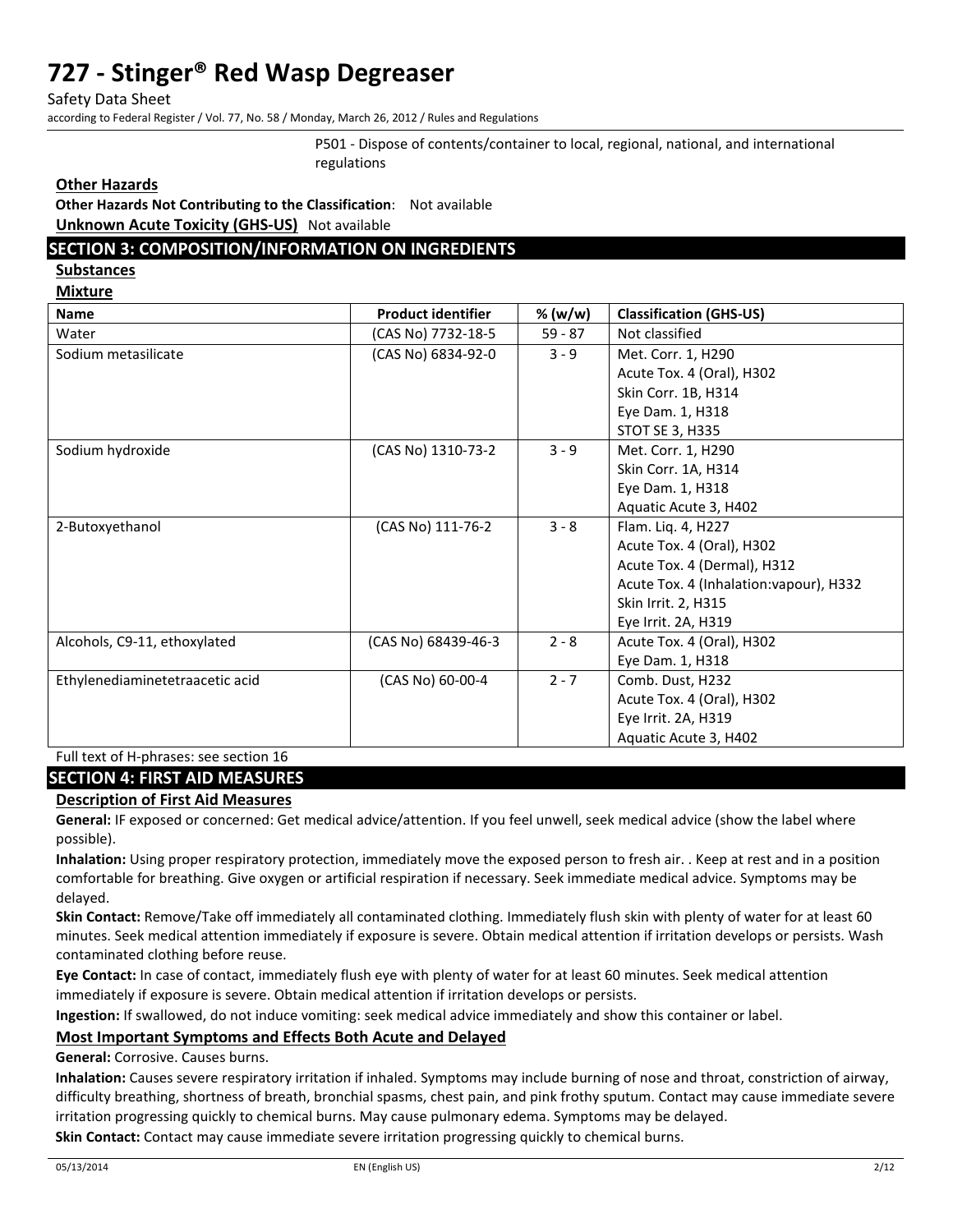Safety Data Sheet

according to Federal Register / Vol. 77, No. 58 / Monday, March 26, 2012 / Rules and Regulations

**Eye Contact:** Contact may cause immediate severe irritation progressing quickly to chemical burns. Can cause blindness.

**Ingestion:** May cause burns or irritation of the linings of the mouth, throat, and gastrointestinal tract. Swallowing a small quantity of this material will result in serious health hazard.

**Chronic Symptoms:** Not available

### **Indication of Any Immediate Medical Attention and Special Treatment Needed**

If medical advice is needed, have product container or label at hand.

### **SECTION 5: FIRE-FIGHTING MEASURES**

### **Extinguishing Media**

**Suitable Extinguishing Media:** Use extinguishing media appropriate for surrounding fire.

**Unsuitable Extinguishing Media:** Do not use water jet. Use of heavy stream of water may spread fire.

### **Special Hazards Arising From the Substance or Mixture**

**Fire Hazard:** Not flammable. Under conditions of fire this material may produce: Sulphur oxides.

**Explosion Hazard:** Product is not explosive.

**Reactivity:** Hazardous reactions will not occur under normal conditions.

### **Advice for Firefighters**

**Precautionary Measures Fire:** Not available

**Firefighting Instructions:** Keep upwind. Use water spray or fog for cooling exposed containers.

**Protection During Firefighting:** Firefighters must use full bunker gear including NIOSH-approved positive pressure self-contained breathing apparatus to protect against potential hazardous combustion or decomposition products and oxygen deficiencies. Evacuate area and fight the fire from a maximum distance or use unmanned hose holders or monitor nozzles. Cover pooling liquid with foam. Containers can build pressure if exposed to radiant heat; cool adjacent containers with flooding quantities of water until well after the fire is out. Withdraw immediately from the area if there is a rising sound from a venting safety device or discoloration of vessels, tanks, or pipelines. Be aware that burning liquid will float on water. Notify appropriate authorities if liquid enter sewers or waterways.

**Hazardous Combustion Products**: Carbon oxides (CO, CO2). On heating: release of toxic and corrosive gases/vapors sulphur oxides. **Other information:** Do not allow run-off from fire fighting to enter drains or water courses.

### **Reference to Other Sections**

### Refer to section 9 for flammability properties.

### **SECTION 6: ACCIDENTAL RELEASE MEASURES**

### **Personal Precautions, Protective Equipment and Emergency Procedures**

**General Measures:** Product residue can burn after water evaporates.

### **For Non-Emergency Personnel**

**Protective Equipment:** Use recommended respiratory protection. Wear suitable protective clothing, gloves and eye/face protection. **Emergency Procedures:** Stop leak if safe to do so. Eliminate ignition sources. Evacuate unnecessary personnel. Ventilate area. Keep upwind.

#### **For Emergency Personnel**

**Protective Equipment:** Use recommended respiratory protection. Wear suitable protective clothing, gloves and eye/face protection. **Emergency Procedures:** Stop leak if safe to do so. Eliminate ignition sources. Evacuate unnecessary personnel. Ventilate area.

#### **Environmental Precautions**

If spill could potentially enter any waterway, including intermittent dry creeks, contact the U.S. COAST GUARD NATIONAL RESPONSE CENTER at 800-424-8802. In case of accident or road spill notify CHEMTREC at 800-424-9300 (in USA) or CANUTEC at 613-996- 6666 (in Canada). In other countries call CHEMTREC at (International code) +1-703-527-3887.

### **Methods and Material for Containment and Cleaning Up**

**For Containment:** Contain any spills with dikes or absorbents to prevent migration and entry into sewers or streams.

**Methods for Cleaning Up:** Ventilate area. Small quantities of liquid spill: take up in non-combustible absorbent material and shovel into container for disposal. Collect absorbed material and place into a sealed, labelled container for proper disposal. Practice good housekeeping - spillage can be slippery on smooth surface either wet or dry. Liquid spill: neutralize with powdered limestone or sodium bicarbonate.

#### **Reference to Other Sections**

See heading 8, Exposure Controls and Personal Protection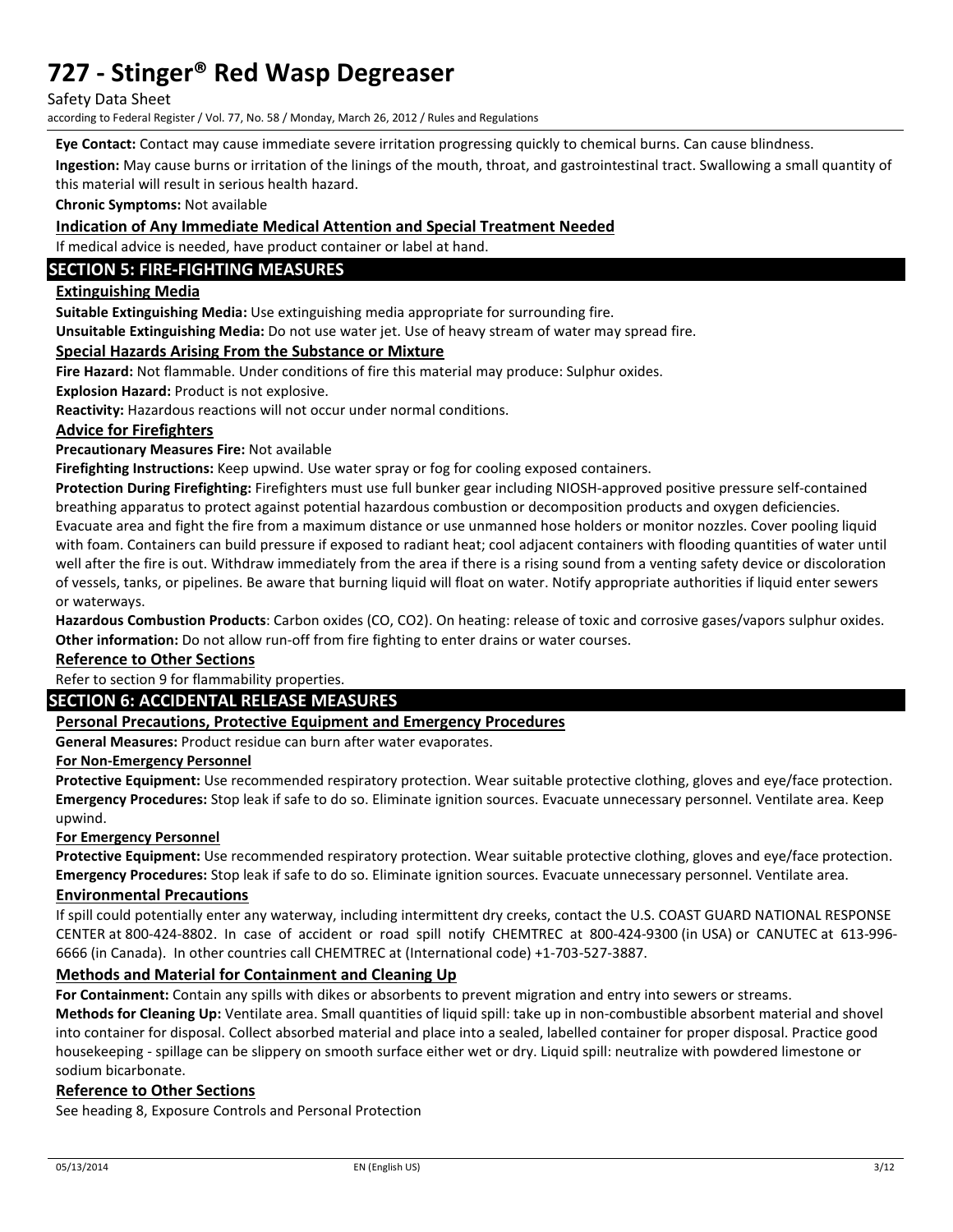Safety Data Sheet

according to Federal Register / Vol. 77, No. 58 / Monday, March 26, 2012 / Rules and Regulations

### **SECTION 7: HANDLING AND STORAGE**

### **Precautions for Safe Handling**

**Hygiene Measures:** Handle in accordance with good industrial hygiene and safety procedures. Emergency eye wash fountains and safety showers should be available in the immediate vicinity of any potential exposure. Wash contaminated clothing before reuse. **Conditions for Safe Storage, Including Any Incompatibilities** 

**Storage Conditions:** Detached outside storage is preferable.

**Storage Area:** Store in dry, cool area. Store in a well-ventilated place. Keep away from combustible materials.

**Specific End Use(s)** Cleaning compound

## **SECTION 8: EXPOSURE CONTROLS/PERSONAL PROTECTION**

### **Control Parameters**

| 2-Butoxyethanol (111-76-2)   |                                      |                                   |
|------------------------------|--------------------------------------|-----------------------------------|
| Mexico                       | OEL TWA (mg/m <sup>3</sup> )         | $120$ mg/m <sup>3</sup>           |
| Mexico                       | OEL TWA (ppm)                        | 26 ppm                            |
| Mexico                       | OEL STEL (mg/m <sup>3</sup> )        | 360 $mg/m3$                       |
| Mexico                       | OEL STEL (ppm)                       | 75 ppm                            |
| <b>USA ACGIH</b>             | ACGIH TWA (ppm)                      | 20 ppm                            |
| USA OSHA                     | OSHA PEL (TWA) (mg/m <sup>3</sup> )  | 240 mg/m <sup>3</sup>             |
| <b>USA OSHA</b>              | OSHA PEL (TWA) (ppm)                 | 50 ppm                            |
| <b>USA NIOSH</b>             | NIOSH REL (TWA) (mg/m <sup>3</sup> ) | 24 mg/m $3$                       |
| <b>USA NIOSH</b>             | NIOSH REL (TWA) (ppm)                | 5 ppm                             |
| <b>USA IDLH</b>              | US IDLH (ppm)                        | 700 ppm                           |
| Alberta                      | OEL TWA (mg/m <sup>3</sup> )         | 97 mg/ $m3$                       |
| Alberta                      | OEL TWA (ppm)                        | 20 ppm                            |
| <b>British Columbia</b>      | OEL TWA (ppm)                        | 20 ppm                            |
| Manitoba                     | OEL TWA (ppm)                        | 20 ppm                            |
| <b>New Brunswick</b>         | OEL TWA (mg/m <sup>3</sup> )         | 121 mg/m $3$                      |
| New Brunswick                | OEL TWA (ppm)                        | 25 ppm                            |
| Newfoundland & Labrador      | OEL TWA (ppm)                        | 20 ppm                            |
| Nova Scotia                  | OEL TWA (ppm)                        | 20 ppm                            |
| Nunavut                      | OEL STEL (mg/m <sup>3</sup> )        | 360 $mg/m3$                       |
| Nunavut                      | OEL STEL (ppm)                       | 75 ppm                            |
| Nunavut                      | OEL TWA (mg/m <sup>3</sup> )         | 120 mg/m $3$                      |
| Nunavut                      | OEL TWA (ppm)                        | 25 ppm                            |
| Northwest Territories        | OEL STEL (mg/m <sup>3</sup> )        | 360 $mg/m3$                       |
| Northwest Territories        | OEL STEL (ppm)                       | 75 ppm                            |
| <b>Northwest Territories</b> | OEL TWA (mg/m <sup>3</sup> )         | 120 mg/m $3$                      |
| Northwest Territories        | OEL TWA (ppm)                        | 25 ppm                            |
| Ontario                      | OEL TWA (ppm)                        | 20 ppm                            |
| Prince Edward Island         | OEL TWA (ppm)                        | 20 ppm                            |
| Québec                       | VEMP (mg/m <sup>3</sup> )            | 97 mg/ $m3$                       |
| Québec                       | VEMP (ppm)                           | 20 ppm                            |
| Saskatchewan                 | OEL STEL (ppm)                       | 30 ppm                            |
| Saskatchewan                 | OEL TWA (ppm)                        | 20 ppm                            |
| Yukon                        | OEL STEL (mg/m <sup>3</sup> )        | $\frac{1}{220}$ mg/m <sup>3</sup> |
| Yukon                        | OEL STEL (ppm)                       | 150 ppm                           |
| Yukon                        | OEL TWA (mg/m <sup>3</sup> )         | 240 mg/m $3$                      |
| Yukon                        | OEL TWA (ppm)                        | 50 ppm                            |
| Sodium hydroxide (1310-73-2) |                                      |                                   |
| Mexico                       | OEL Ceiling (mg/m <sup>3</sup> )     | 2 mg/ $m3$                        |
| <b>USA ACGIH</b>             | ACGIH Ceiling (mg/m <sup>3</sup> )   | $2 \text{ mg/m}^3$                |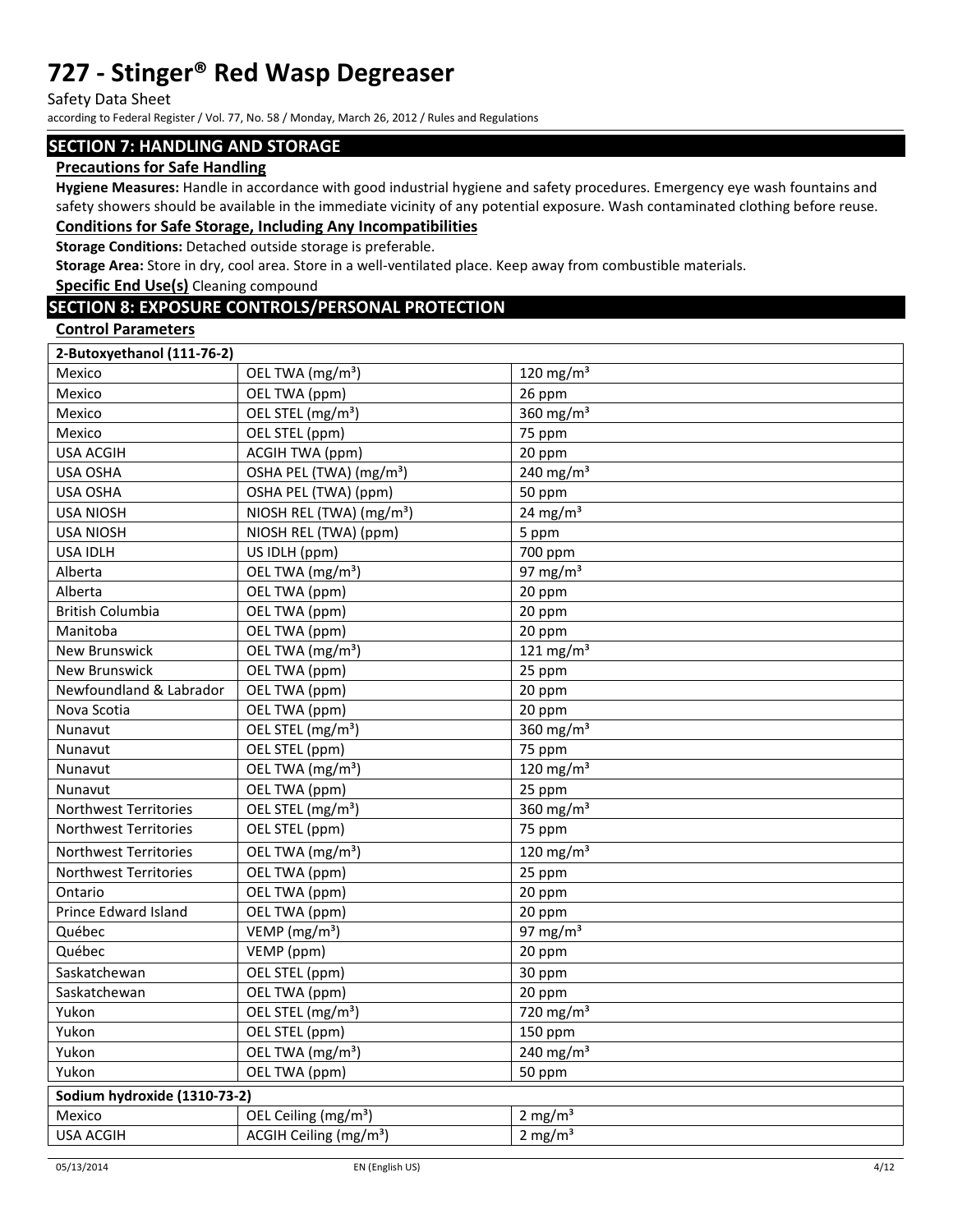#### Safety Data Sheet

according to Federal Register / Vol. 77, No. 58 / Monday, March 26, 2012 / Rules and Regulations

| USA OSHA                     | OSHA PEL (TWA) (mg/m <sup>3</sup> )      | $2 \text{ mg/m}^3$  |
|------------------------------|------------------------------------------|---------------------|
| <b>USA NIOSH</b>             | NIOSH REL (ceiling) (mg/m <sup>3</sup> ) | 2 mg/m <sup>3</sup> |
| <b>USA IDLH</b>              | US IDLH $(mg/m3)$                        | $10 \text{ mg/m}^3$ |
| Alberta                      | OEL Ceiling (mg/m <sup>3</sup> )         | $2 \text{ mg/m}^3$  |
| <b>British Columbia</b>      | OEL Ceiling (mg/m <sup>3</sup> )         | $2 \text{ mg/m}^3$  |
| Manitoba                     | OEL Ceiling (mg/m <sup>3</sup> )         | 2 mg/ $m3$          |
| New Brunswick                | OEL Ceiling (mg/m <sup>3</sup> )         | $2 \text{ mg/m}^3$  |
| Newfoundland & Labrador      | OEL Ceiling (mg/m <sup>3</sup> )         | 2 mg/ $m3$          |
| Nova Scotia                  | OEL Ceiling (mg/m <sup>3</sup> )         | $2 \text{ mg/m}^3$  |
| Nunavut                      | OEL Ceiling (mg/m <sup>3</sup> )         | 2 mg/ $m3$          |
| <b>Northwest Territories</b> | OEL Ceiling (mg/m <sup>3</sup> )         | $2 \text{ mg/m}^3$  |
| Ontario                      | OEL Ceiling (mg/m <sup>3</sup> )         | 2 mg/m <sup>3</sup> |
| Prince Edward Island         | OEL Ceiling (mg/m <sup>3</sup> )         | 2 mg/m <sup>3</sup> |
| Québec                       | PLAFOND (mg/m <sup>3</sup> )             | $2 \text{ mg/m}^3$  |
| Saskatchewan                 | OEL Ceiling $(mg/m3)$                    | 2 mg/m <sup>3</sup> |
| Yukon                        | OEL Ceiling (mg/m <sup>3</sup> )         | 2 mg/m <sup>3</sup> |

### **Exposure Controls**

**Appropriate Engineering Controls:** Emergency eye wash fountains and safety showers should be available in the immediate vicinity of any potential exposure, but are not required. Product to be handled under strictly controlled conditions. Ensure all national/local regulations are observed. Ensure all national/local regulations are observed.

**Personal Protective Equipment:** Protective clothing. Gloves. Protective goggles. Insufficient ventilation: wear respiratory protection.



**Materials for Protective Clothing:** Not available

**Hand Protection:** Impermeable protective gloves.

**Eye Protection:** In case of splash hazard: chemical goggles or safety glasses.

**Skin and Body Protection:** Wear suitable protective clothing.

**Respiratory Protection:** Use a NIOSH-approved respirator or self-contained breathing apparatus whenever exposure may exceed established Occupational Exposure Limits.

### **SECTION 9: PHYSICAL AND CHEMICAL PROPERTIES**

| <b>Information on Basic Physical and Chemical Properties</b> |                      |                   |
|--------------------------------------------------------------|----------------------|-------------------|
| <b>Physical State</b>                                        |                      | Liquid            |
| Appearance                                                   |                      | Red               |
| Odor                                                         |                      | Cinnamon          |
| <b>Odor Threshold</b>                                        |                      | Not available     |
| рH                                                           |                      | >12               |
| <b>Relative Evaporation Rate (butylacetate=1)</b>            | $\ddot{\phantom{0}}$ | < 1.08            |
| <b>Melting Point</b>                                         | ٠                    | Not available     |
| <b>Freezing Point</b>                                        | ٠                    | Not available     |
| <b>Boiling Point</b>                                         | $\ddot{\phantom{0}}$ | 99.44 °C (211 °F) |
| <b>Flash Point</b>                                           | $\ddot{\phantom{0}}$ | $>200^{\circ}$ F  |
| <b>Auto-ignition Temperature</b>                             |                      | Not available     |
| <b>Decomposition Temperature</b>                             |                      | Not available     |
| Flammability (solid, gas)                                    | ٠                    | Not available     |
| Lower Flammable Limit                                        | ٠                    | Not available     |
| Upper Flammable Limit                                        | ٠                    | Not available     |
| <b>Vapor Pressure</b>                                        |                      | Not available     |
| <b>Relative Vapor Density at 20 °C</b>                       |                      | Not available     |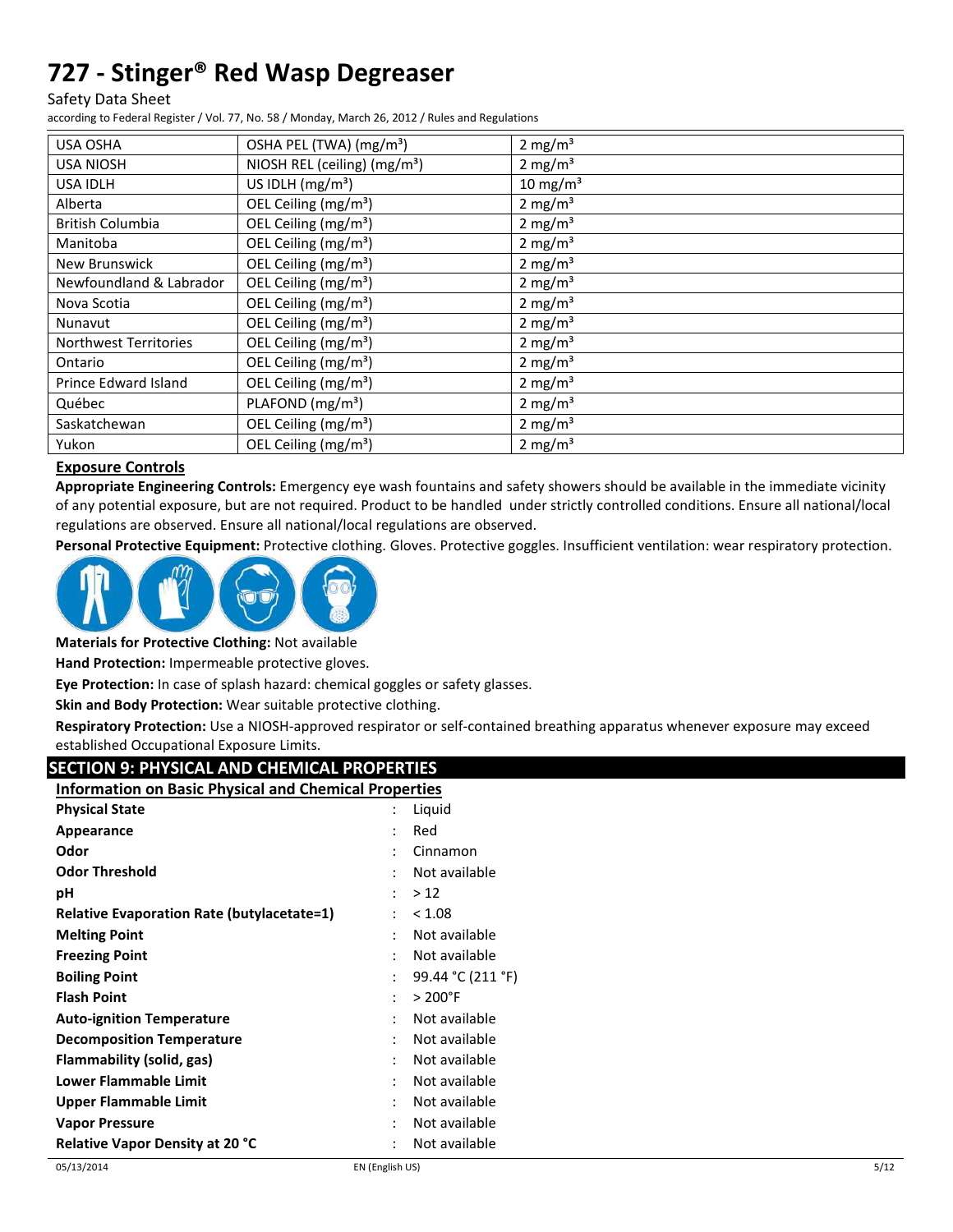Safety Data Sheet

according to Federal Register / Vol. 77, No. 58 / Monday, March 26, 2012 / Rules and Regulations

| <b>Relative Density</b>                                  | Not available                                                         |
|----------------------------------------------------------|-----------------------------------------------------------------------|
| <b>Specific Gravity</b>                                  | 1.06 Water = $1$                                                      |
| <b>Solubility</b>                                        | Water: 100 %                                                          |
| Partition coefficient: n-octanol/water                   | Not available                                                         |
| <b>Viscosity</b>                                         | Not available                                                         |
| <b>Explosion Data - Sensitivity to Mechanical Impact</b> | Not expected to present an explosion hazard due to mechanical impact. |
| <b>Explosion Data - Sensitivity to Static Discharge</b>  | Not expected to present an explosion hazard due to static discharge.  |

### **SECTION 10: STABILITY AND REACTIVITY**

**Reactivity:** Hazardous reactions will not occur under normal conditions.

**Chemical Stability:** Stable at standard temperature and pressure.

**Possibility of Hazardous Reactions:** Hazardous polymerization will not occur.

**Conditions to Avoid:** Protect from moisture.

**Incompatible Materials:** Avoid strong oxidizers.

**Hazardous Decomposition Products:** Thermal decomposition generates : Corrosive vapours.

## **SECTION 11: TOXICOLOGICAL INFORMATION**

**Information on Toxicological Effects - Product** 

**Acute Toxicity:** Not classified

**LD50 and LC50 Data:** Not available

**Skin Corrosion/Irritation:** Causes severe skin burns and eye damage.

**pH:** > 12

**Serious Eye Damage/Irritation:** Causes serious eye damage.

**pH:** > 12

**Respiratory or Skin Sensitization:** Not classified

**Germ Cell Mutagenicity:** Not classified

**Teratogenicity:** Not available

**Carcinogenicity:** Not classified

**Specific Target Organ Toxicity (Repeated Exposure):** Not classified

**Reproductive Toxicity:** Not classified

**Specific Target Organ Toxicity (Single Exposure):** Not classified

**Aspiration Hazard:** Not classified

**Symptoms/Injuries After Inhalation:** Causes severe respiratory irritation if inhaled. Symptoms may include burning of nose and throat, constriction of airway, difficulty breathing, shortness of breath, bronchial spasms, chest pain, and pink frothy sputum. Contact may cause immediate severe irritation progressing quickly to chemical burns. May cause pulmonary edema. Symptoms may be delayed.

**Symptoms/Injuries After Skin Contact:** Contact may cause immediate severe irritation progressing quickly to chemical burns. **Symptoms/Injuries After Eye Contact:** Contact may cause immediate severe irritation progressing quickly to chemical burns. Can cause blindness.

**Symptoms/Injuries After Ingestion:** May cause burns or irritation of the linings of the mouth, throat, and gastrointestinal tract. Swallowing a small quantity of this material will result in serious health hazard.

### **Information on Toxicological Effects - Ingredient(s) LD50 and LC50 Data:**

| Sodium metasilicate (6834-92-0) |                        |  |
|---------------------------------|------------------------|--|
| LD50 Oral Rat                   | $600 \,\mathrm{mg/kg}$ |  |
| 2-Butoxyethanol (111-76-2)      |                        |  |
| LD50 Oral Rat                   | 470 mg/kg              |  |
| LD50 Dermal Rat                 | 1680 mg/kg             |  |
| LC50 Inhalation Rat (ppm)       | 450 ppm/4h             |  |
| ATE CLP (vapors)                | 11.000 mg/l/4h         |  |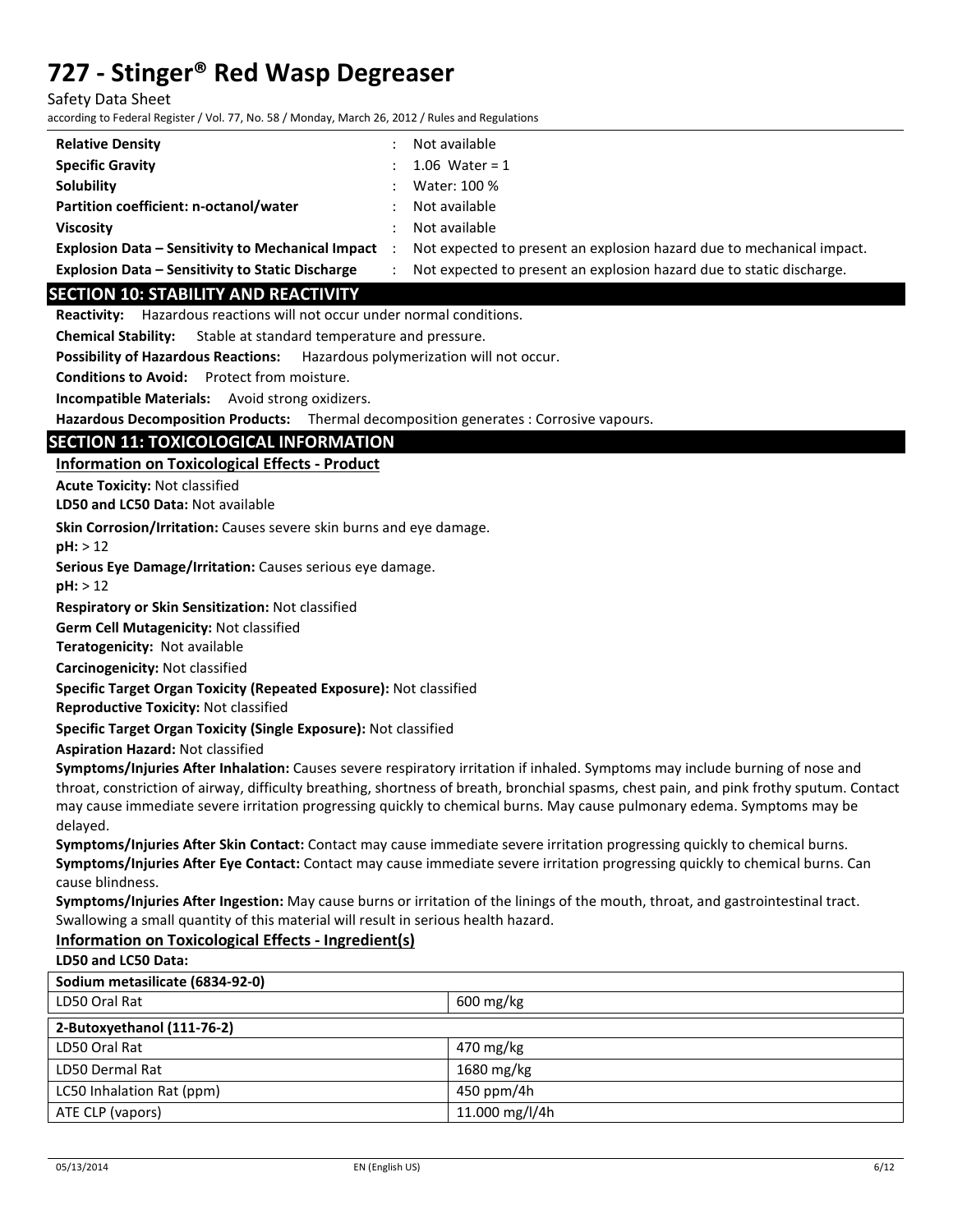Safety Data Sheet

according to Federal Register / Vol. 77, No. 58 / Monday, March 26, 2012 / Rules and Regulations

| Alcohols, C9-11, ethoxylated (68439-46-3)                                                                                                                             |                                           |                                                                            |  |  |  |
|-----------------------------------------------------------------------------------------------------------------------------------------------------------------------|-------------------------------------------|----------------------------------------------------------------------------|--|--|--|
| LD50 Oral Rat                                                                                                                                                         |                                           | 1400 mg/kg                                                                 |  |  |  |
| Ethylenediaminetetraacetic acid (60-00-4)                                                                                                                             |                                           |                                                                            |  |  |  |
| LD50 Oral Rat                                                                                                                                                         |                                           | 1700 mg/kg                                                                 |  |  |  |
| Water (7732-18-5)                                                                                                                                                     |                                           |                                                                            |  |  |  |
| LD50 Oral Rat                                                                                                                                                         |                                           | > 90000 mg/kg                                                              |  |  |  |
| 2-Butoxyethanol (111-76-2)                                                                                                                                            |                                           |                                                                            |  |  |  |
| <b>IARC Group</b>                                                                                                                                                     |                                           | 3                                                                          |  |  |  |
| National Toxicity Program (NTP) Status                                                                                                                                |                                           | Evidence of Carcinogenicity.                                               |  |  |  |
| <b>SECTION 12: ECOLOGICAL INFORMATION</b>                                                                                                                             |                                           |                                                                            |  |  |  |
| <b>Toxicity Not classified</b>                                                                                                                                        |                                           |                                                                            |  |  |  |
| Sodium metasilicate (6834-92-0)                                                                                                                                       |                                           |                                                                            |  |  |  |
| LC50 Fish 1                                                                                                                                                           |                                           | 210 mg/l (Exposure time: 96 h - Species: Brachydanio rerio [semi-static])  |  |  |  |
| LC 50 Fish 2                                                                                                                                                          |                                           | 210 mg/l (Exposure time: 96 h - Species: Brachydanio rerio)                |  |  |  |
| 2-Butoxyethanol (111-76-2)                                                                                                                                            |                                           |                                                                            |  |  |  |
| LC50 Fish 1                                                                                                                                                           |                                           | 1490 mg/l (Exposure time: 96 h - Species: Lepomis macrochirus [static])    |  |  |  |
| EC50 Daphnia 1                                                                                                                                                        |                                           | 1000 mg/l (Exposure time: 48 h - Species: Daphnia magna)                   |  |  |  |
| LC 50 Fish 2                                                                                                                                                          |                                           | 2950 mg/l (Exposure time: 96 h - Species: Lepomis macrochirus)             |  |  |  |
| Sodium hydroxide (1310-73-2)                                                                                                                                          |                                           |                                                                            |  |  |  |
| LC50 Fish 1                                                                                                                                                           | 40 mg/l                                   |                                                                            |  |  |  |
| Ethylenediaminetetraacetic acid (60-00-4)                                                                                                                             |                                           |                                                                            |  |  |  |
| LC50 Fish 1                                                                                                                                                           |                                           | 34 - 62 mg/l (Exposure time: 96 h - Species: Lepomis macrochirus [static]) |  |  |  |
| EC50 Daphnia 1                                                                                                                                                        |                                           | 113 mg/l (Exposure time: 48 h - Species: Daphnia magna [Static])           |  |  |  |
| 44.2 - 76.5 mg/l (Exposure time: 96 h - Species: Pimephales promelas [static])<br>LC 50 Fish 2                                                                        |                                           |                                                                            |  |  |  |
| <b>Persistence and Degradability</b>                                                                                                                                  |                                           |                                                                            |  |  |  |
| 727 - Stinger® Red Wasp Degreaser                                                                                                                                     |                                           |                                                                            |  |  |  |
| Persistence and Degradability                                                                                                                                         | Product is biodegradable.                 |                                                                            |  |  |  |
| <b>Bioaccumulative Potential</b>                                                                                                                                      |                                           |                                                                            |  |  |  |
| 727 - Stinger® Red Wasp Degreaser<br><b>Bioaccumulative Potential</b>                                                                                                 | Not expected to bioaccumulate.            |                                                                            |  |  |  |
| 2-Butoxyethanol (111-76-2)                                                                                                                                            |                                           |                                                                            |  |  |  |
| Log Pow                                                                                                                                                               | $0.81$ (at 25 °C)                         |                                                                            |  |  |  |
| <b>Mobility in Soil Not available</b>                                                                                                                                 |                                           |                                                                            |  |  |  |
| <b>Other Adverse Effects Not available</b>                                                                                                                            |                                           |                                                                            |  |  |  |
| <b>SECTION 13: DISPOSAL CONSIDERATIONS</b>                                                                                                                            |                                           |                                                                            |  |  |  |
|                                                                                                                                                                       |                                           |                                                                            |  |  |  |
| Waste Disposal Recommendations: Dispose of waste material in accordance with all local, regional, national, provincial, territorial<br>and international regulations. |                                           |                                                                            |  |  |  |
| <b>SECTION 14: TRANSPORT INFORMATION</b>                                                                                                                              |                                           |                                                                            |  |  |  |
| 14.1 In Accordance with DOT<br>NOT DOT REGULATED IN TRUCKS IN CONTAINERS OF < 119 GALLONS                                                                             |                                           |                                                                            |  |  |  |
| 14.2 In Accordance with IMDG NOT REGULATED                                                                                                                            |                                           |                                                                            |  |  |  |
| 14.3 In Accordance with IATA<br>N1719, Caustic Alkali Liquid, N.O.S., (Sodium Hydroxide), 8, PG-III                                                                   |                                           |                                                                            |  |  |  |
| 14.4 In Accordance with TDG<br>Not regulated for transport                                                                                                            |                                           |                                                                            |  |  |  |
|                                                                                                                                                                       | <b>SECTION 15: REGULATORY INFORMATION</b> |                                                                            |  |  |  |
| <b>US Federal Regulations</b>                                                                                                                                         |                                           |                                                                            |  |  |  |
| 727 - Stinger® Red Wasp Degreaser                                                                                                                                     |                                           |                                                                            |  |  |  |
| <b>SARA Section 311/312 Hazard Classes</b>                                                                                                                            |                                           | Immediate (acute) health hazard                                            |  |  |  |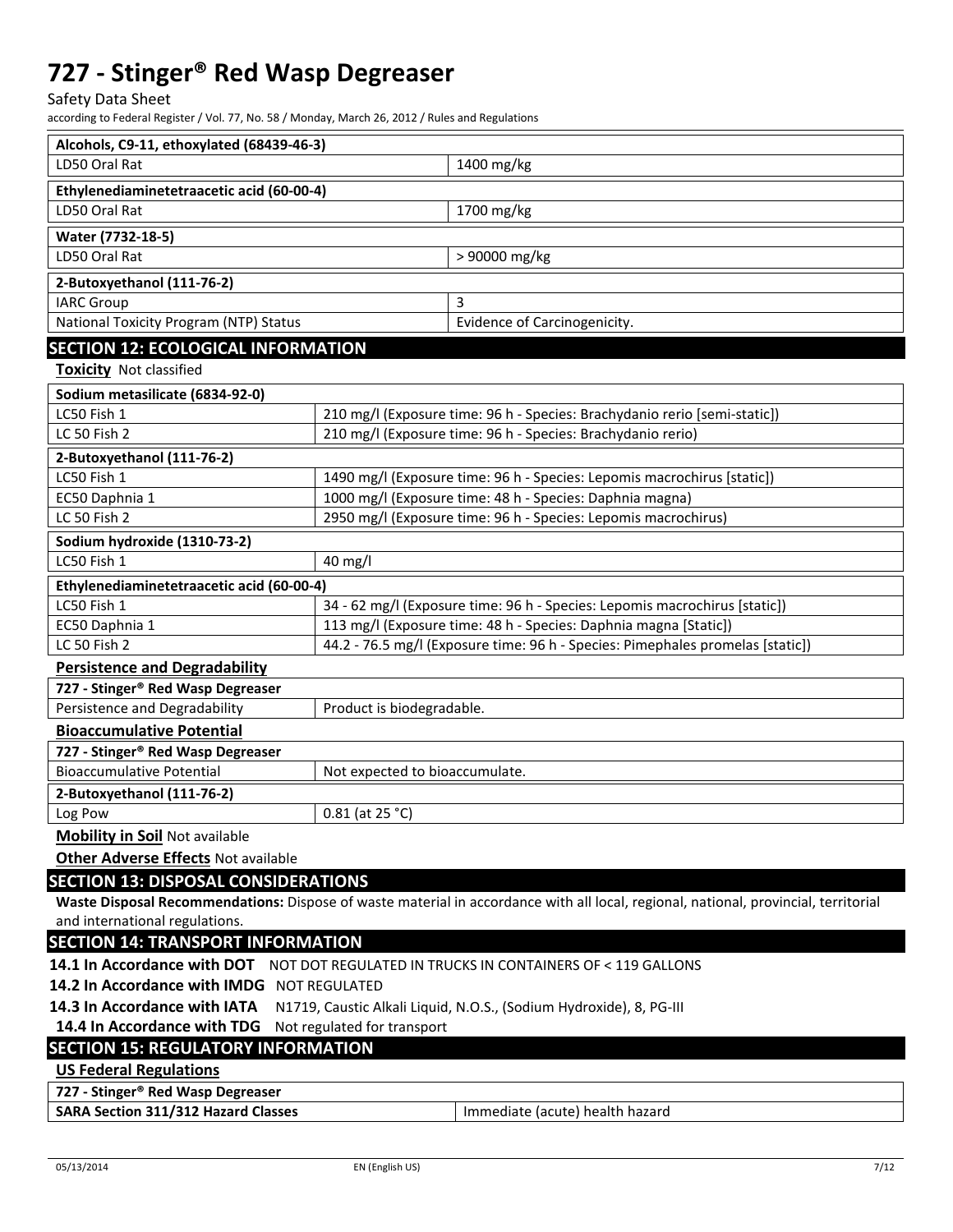Safety Data Sheet

according to Federal Register / Vol. 77, No. 58 / Monday, March 26, 2012 / Rules and Regulations

# **Sodium metasilicate (6834-92-0)**

| Soulum metasilicate (6654-92-0)                                           |
|---------------------------------------------------------------------------|
| Listed on the United States TSCA (Toxic Substances Control Act) inventory |
| 2-Butoxyethanol (111-76-2)                                                |
| Listed on the United States TSCA (Toxic Substances Control Act) inventory |
| Sodium hydroxide (1310-73-2)                                              |
| Listed on the United States TSCA (Toxic Substances Control Act) inventory |
| Alcohols, C9-11, ethoxylated (68439-46-3)                                 |
| Listed on the United States TSCA (Toxic Substances Control Act) inventory |
| Ethylenediaminetetraacetic acid (60-00-4)                                 |
| Listed on the United States TSCA (Toxic Substances Control Act) inventory |
| Water (7732-18-5)                                                         |
| Listed on the United States TSCA (Toxic Substances Control Act) inventory |
|                                                                           |

### **US State Regulations**

**Sodium metasilicate (6834-92-0)** 

U.S. - Texas - Effects Screening Levels - Long Term

U.S. - Texas - Effects Screening Levels - Short Term

### **2-Butoxyethanol (111-76-2)**

| U.S. - California - SCAQMD - Toxic Air Contaminants - Non-Cancer Acute                                             |
|--------------------------------------------------------------------------------------------------------------------|
| U.S. - California - Toxic Air Contaminant List (AB 1807, AB 2728)                                                  |
| U.S. - Colorado - Groundwater Quality Standards                                                                    |
| U.S. - Connecticut - Hazardous Air Pollutants - HLVs (30 min)                                                      |
| U.S. - Connecticut - Hazardous Air Pollutants - HLVs (8 hr)                                                        |
| U.S. - Idaho - Non-Carcinogenic Toxic Air Pollutants - Acceptable Ambient Concentrations                           |
| U.S. - Idaho - Non-Carcinogenic Toxic Air Pollutants - Emission Levels (ELs)                                       |
| U.S. - Idaho - Occupational Exposure Limits - TWAs                                                                 |
| U.S. - Massachusetts - Oil & Hazardous Material List - Groundwater Reportable Concentration - Reporting Category 1 |
| U.S. - Massachusetts - Oil & Hazardous Material List - Groundwater Reportable Concentration - Reporting Category 2 |
| U.S. - Massachusetts - Oil & Hazardous Material List - Reportable Quantity                                         |
| U.S. - Massachusetts - Oil & Hazardous Material List - Soil Reportable Concentration - Reporting Category 1        |
| U.S. - Massachusetts - Oil & Hazardous Material List - Soil Reportable Concentration - Reporting Category 2        |
| RTK - U.S. - Massachusetts - Right To Know List                                                                    |
| U.S. - Michigan - Occupational Exposure Limits - Skin Designations                                                 |
| U.S. - Michigan - Occupational Exposure Limits - TWAs                                                              |
| U.S. - Minnesota - Chemicals of High Concern                                                                       |
| U.S. - Minnesota - Hazardous Substance List                                                                        |
| U.S. - Minnesota - Permissible Exposure Limits - Skin Designations                                                 |
| U.S. - Minnesota - Permissible Exposure Limits - TWAs                                                              |
| U.S. - New Hampshire - Regulated Toxic Air Pollutants - Ambient Air Levels (AALs) - 24-Hour                        |
| U.S. - New Hampshire - Regulated Toxic Air Pollutants - Ambient Air Levels (AALs) - Annual                         |
| RTK - U.S. - New Jersey - Right to Know Hazardous Substance List                                                   |
| U.S. - New Jersey - Special Health Hazards Substances List                                                         |
| U.S. - New York - Occupational Exposure Limits - Skin Designations                                                 |
| U.S. - New York - Occupational Exposure Limits - TWAs                                                              |
| U.S. - North Dakota - Air Pollutants - Guideline Concentrations - 8-Hour                                           |
| U.S. - Oregon - Permissible Exposure Limits - Skin Designations                                                    |
| U.S. - Oregon - Permissible Exposure Limits - TWAs                                                                 |
| RTK - U.S. - Pennsylvania - RTK (Right to Know) List                                                               |
| U.S. - Rhode Island - Air Toxics - Acceptable Ambient Levels - 1-Hour                                              |
| U.S. - Rhode Island - Air Toxics - Acceptable Ambient Levels - Annual                                              |
| U.S. - Tennessee - Occupational Exposure Limits - Skin Designations                                                |
| U.S. - Tennessee - Occupational Exposure Limits - TWAs                                                             |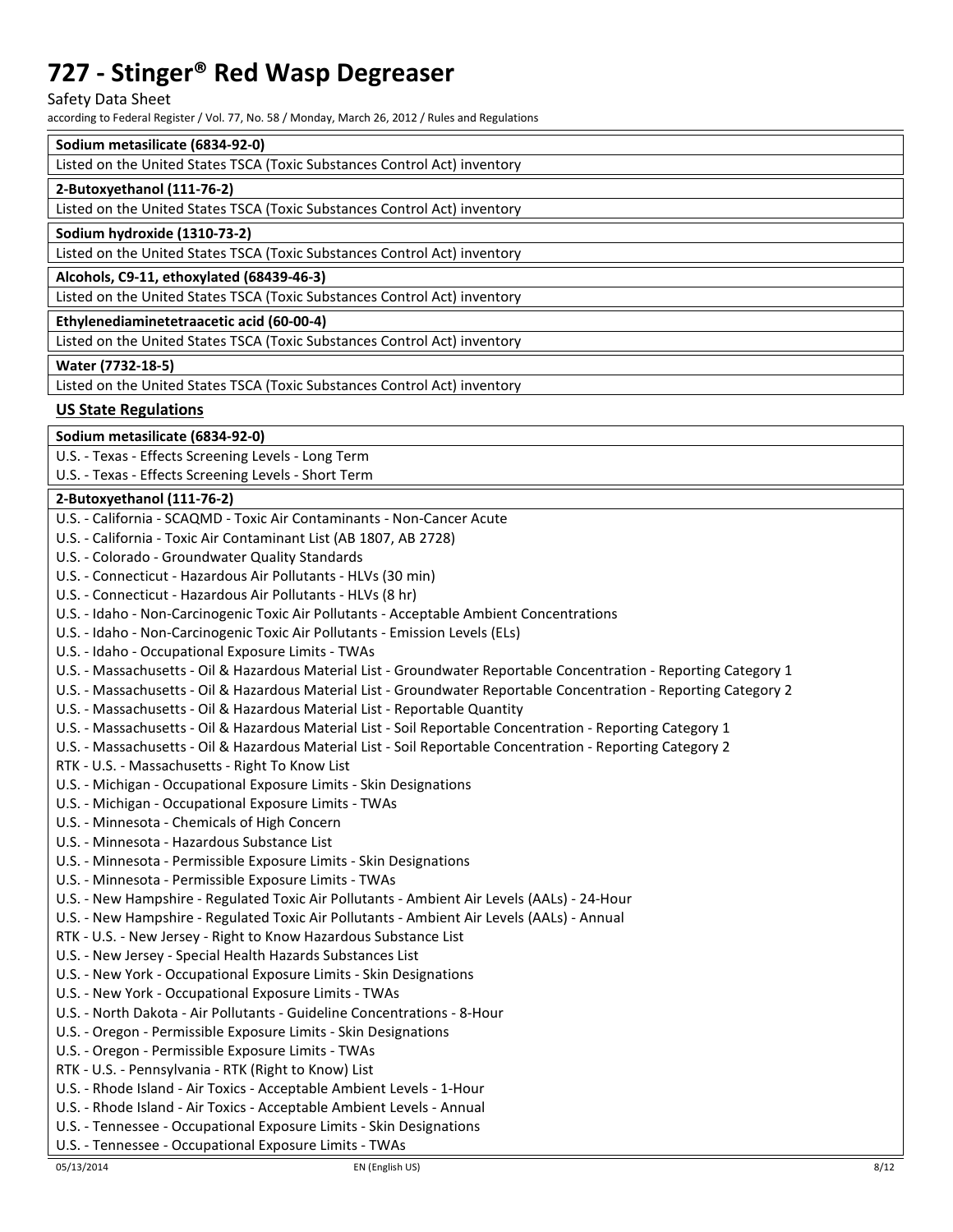Safety Data Sheet

according to Federal Register / Vol. 77, No. 58 / Monday, March 26, 2012 / Rules and Regulations

| U.S. - Texas - Effects Screening Levels - Long Term                                                                     |
|-------------------------------------------------------------------------------------------------------------------------|
| U.S. - Texas - Effects Screening Levels - Short Term                                                                    |
| U.S. - Vermont - Permissible Exposure Limits - Skin Designations                                                        |
| U.S. - Vermont - Permissible Exposure Limits - TWAs                                                                     |
| U.S. - Washington - Permissible Exposure Limits - Skin Designations                                                     |
| U.S. - Washington - Permissible Exposure Limits - STELs                                                                 |
| U.S. - Washington - Permissible Exposure Limits - TWAs                                                                  |
| U.S. - Wisconsin - Hazardous Air Contaminants - All Sources - Emissions From Stack Heights 25 Feet to Less Than 40 Feet |
| U.S. - Wisconsin - Hazardous Air Contaminants - All Sources - Emissions From Stack Heights 40 Feet to Less Than 75 Feet |
| U.S. - Wisconsin - Hazardous Air Contaminants - All Sources - Emissions From Stack Heights 75 Feet or Greater           |
| U.S. - Wisconsin - Hazardous Air Contaminants - All Sources - Emissions From Stack Heights Less Than 25 Feet            |
| Sodium hydroxide (1310-73-2)                                                                                            |
| U.S. - California - SCAQMD - Toxic Air Contaminants - Non-Cancer Acute                                                  |
| U.S. - California - Toxic Air Contaminant List (AB 1807, AB 2728)                                                       |
| U.S. - Connecticut - Hazardous Air Pollutants - HLVs (30 min)                                                           |
| U.S. - Connecticut - Hazardous Air Pollutants - HLVs (8 hr)                                                             |
| U.S. - Delaware - Pollutant Discharge Requirements - Reportable Quantities                                              |
| U.S. - Idaho - Non-Carcinogenic Toxic Air Pollutants - Acceptable Ambient Concentrations                                |
|                                                                                                                         |
| U.S. - Idaho - Non-Carcinogenic Toxic Air Pollutants - Emission Levels (ELs)                                            |
| U.S. - Idaho - Occupational Exposure Limits - TWAs                                                                      |
| U.S. - Louisiana - Reportable Quantity List for Pollutants                                                              |
| U.S. - Massachusetts - Oil & Hazardous Material List - Groundwater Reportable Concentration - Reporting Category 1      |
| U.S. - Massachusetts - Oil & Hazardous Material List - Groundwater Reportable Concentration - Reporting Category 2      |
| U.S. - Massachusetts - Oil & Hazardous Material List - Reportable Quantity                                              |
| U.S. - Massachusetts - Oil & Hazardous Material List - Soil Reportable Concentration - Reporting Category 1             |
| U.S. - Massachusetts - Oil & Hazardous Material List - Soil Reportable Concentration - Reporting Category 2             |
| RTK - U.S. - Massachusetts - Right To Know List                                                                         |
| U.S. - Massachusetts - Toxics Use Reduction Act                                                                         |
| U.S. - Michigan - Occupational Exposure Limits - Ceilings                                                               |
| U.S. - Michigan - Polluting Materials List                                                                              |
| U.S. - Minnesota - Chemicals of High Concern                                                                            |
| U.S. - Minnesota - Hazardous Substance List                                                                             |
| U.S. - Minnesota - Permissible Exposure Limits - Ceilings                                                               |
| U.S. - New Jersey - Discharge Prevention - List of Hazardous Substances                                                 |
| RTK - U.S. - New Jersey - Right to Know Hazardous Substance List                                                        |
| U.S. - New Jersey - Special Health Hazards Substances List                                                              |
| U.S. - New York - Occupational Exposure Limits - TWAs                                                                   |
| U.S. - New York - Reporting of Releases Part 597 - List of Hazardous Substances                                         |
| U.S. - North Dakota - Air Pollutants - Guideline Concentrations - 1-Hour                                                |
| U.S. - Oregon - Permissible Exposure Limits - TWAs                                                                      |
| RTK - U.S. - Pennsylvania - RTK (Right to Know) - Environmental Hazard List                                             |
| RTK - U.S. - Pennsylvania - RTK (Right to Know) List                                                                    |
| U.S. - Rhode Island - Air Toxics - Acceptable Ambient Levels - 1-Hour                                                   |
| U.S. - Rhode Island - Air Toxics - Acceptable Ambient Levels - Annual                                                   |
| U.S. - South Carolina - Toxic Air Pollutants - Maximum Allowable Concentrations                                         |
| U.S. - South Carolina - Toxic Air Pollutants - Pollutant Categories                                                     |
| U.S. - Tennessee - Occupational Exposure Limits - Ceilings                                                              |
| U.S. - Texas - Effects Screening Levels - Long Term                                                                     |
| U.S. - Texas - Effects Screening Levels - Short Term                                                                    |
| U.S. - Vermont - Permissible Exposure Limits - Ceilings                                                                 |
| U.S. - Washington - Permissible Exposure Limits - Ceilings                                                              |
| U.S. - Wisconsin - Hazardous Air Contaminants - All Sources - Emissions From Stack Heights 25 Feet to Less Than 40 Feet |
| U.S. - Wisconsin - Hazardous Air Contaminants - All Sources - Emissions From Stack Heights 40 Feet to Less Than 75 Feet |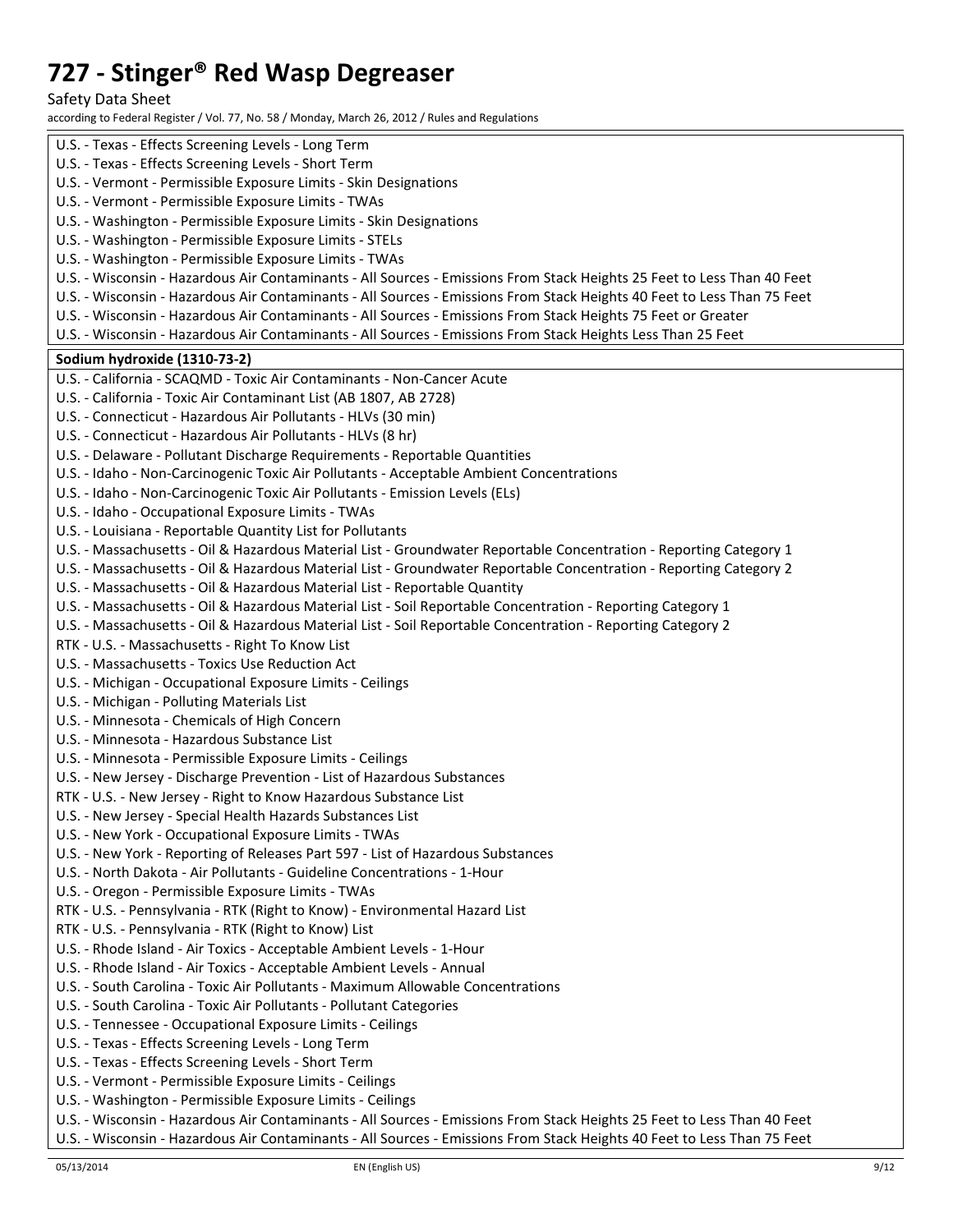Safety Data Sheet

according to Federal Register / Vol. 77, No. 58 / Monday, March 26, 2012 / Rules and Regulations

| U.S. - Wisconsin - Hazardous Air Contaminants - All Sources - Emissions From Stack Heights 75 Feet or Greater |                                                                                                                    |  |  |  |  |  |
|---------------------------------------------------------------------------------------------------------------|--------------------------------------------------------------------------------------------------------------------|--|--|--|--|--|
| U.S. - Wisconsin - Hazardous Air Contaminants - All Sources - Emissions From Stack Heights Less Than 25 Feet  |                                                                                                                    |  |  |  |  |  |
| Alcohols, C9-11, ethoxylated (68439-46-3)                                                                     |                                                                                                                    |  |  |  |  |  |
|                                                                                                               | U.S. - Texas - Effects Screening Levels - Long Term                                                                |  |  |  |  |  |
| U.S. - Texas - Effects Screening Levels - Short Term                                                          |                                                                                                                    |  |  |  |  |  |
|                                                                                                               | Ethylenediaminetetraacetic acid (60-00-4)                                                                          |  |  |  |  |  |
|                                                                                                               | U.S. - Delaware - Pollutant Discharge Requirements - Reportable Quantities                                         |  |  |  |  |  |
| U.S. - Louisiana - Reportable Quantity List for Pollutants                                                    |                                                                                                                    |  |  |  |  |  |
|                                                                                                               | U.S. - Massachusetts - Oil & Hazardous Material List - Groundwater Reportable Concentration - Reporting Category 1 |  |  |  |  |  |
|                                                                                                               | U.S. - Massachusetts - Oil & Hazardous Material List - Groundwater Reportable Concentration - Reporting Category 2 |  |  |  |  |  |
|                                                                                                               | U.S. - Massachusetts - Oil & Hazardous Material List - Reportable Quantity                                         |  |  |  |  |  |
|                                                                                                               | U.S. - Massachusetts - Oil & Hazardous Material List - Soil Reportable Concentration - Reporting Category 1        |  |  |  |  |  |
|                                                                                                               | U.S. - Massachusetts - Oil & Hazardous Material List - Soil Reportable Concentration - Reporting Category 2        |  |  |  |  |  |
| RTK - U.S. - Massachusetts - Right To Know List                                                               |                                                                                                                    |  |  |  |  |  |
| U.S. - Massachusetts - Toxics Use Reduction Act                                                               |                                                                                                                    |  |  |  |  |  |
| U.S. - Michigan - Polluting Materials List                                                                    |                                                                                                                    |  |  |  |  |  |
|                                                                                                               | U.S. - New Jersey - Discharge Prevention - List of Hazardous Substances                                            |  |  |  |  |  |
|                                                                                                               | RTK - U.S. - New Jersey - Right to Know Hazardous Substance List                                                   |  |  |  |  |  |
|                                                                                                               | U.S. - New York - Reporting of Releases Part 597 - List of Hazardous Substances                                    |  |  |  |  |  |
|                                                                                                               | RTK - U.S. - Pennsylvania - RTK (Right to Know) - Environmental Hazard List                                        |  |  |  |  |  |
| RTK - U.S. - Pennsylvania - RTK (Right to Know) List                                                          |                                                                                                                    |  |  |  |  |  |
| U.S. - Texas - Effects Screening Levels - Long Term                                                           |                                                                                                                    |  |  |  |  |  |
| U.S. - Texas - Effects Screening Levels - Short Term                                                          |                                                                                                                    |  |  |  |  |  |
| <b>Canadian Regulations</b>                                                                                   |                                                                                                                    |  |  |  |  |  |
| 727 - Stinger® Red Wasp Degreaser                                                                             |                                                                                                                    |  |  |  |  |  |
| <b>WHMIS Classification</b>                                                                                   | Class E - Corrosive Material                                                                                       |  |  |  |  |  |
|                                                                                                               |                                                                                                                    |  |  |  |  |  |
| Sodium metasilicate (6834-92-0)                                                                               |                                                                                                                    |  |  |  |  |  |
|                                                                                                               | Listed on the Canadian DSL (Domestic Substances List) inventory.                                                   |  |  |  |  |  |
| Listed on the Canadian Ingredient Disclosure List                                                             |                                                                                                                    |  |  |  |  |  |
| <b>WHMIS Classification</b>                                                                                   | Class E - Corrosive Material                                                                                       |  |  |  |  |  |
|                                                                                                               | Class D Division 2 Subdivision B - Toxic material causing other toxic effects                                      |  |  |  |  |  |
| 2-Butoxyethanol (111-76-2)                                                                                    |                                                                                                                    |  |  |  |  |  |
|                                                                                                               | Listed on the Canadian DSL (Domestic Substances List) inventory.                                                   |  |  |  |  |  |
| Listed on the Canadian Ingredient Disclosure List                                                             |                                                                                                                    |  |  |  |  |  |
| <b>WHMIS Classification</b>                                                                                   | Class B Division 3 - Combustible Liquid                                                                            |  |  |  |  |  |
|                                                                                                               | Class D Division 1 Subdivision A - Very toxic material causing immediate and serious toxic effects                 |  |  |  |  |  |
|                                                                                                               | Class D Division 2 Subdivision B - Toxic material causing other toxic effects                                      |  |  |  |  |  |
| Sodium hydroxide (1310-73-2)                                                                                  |                                                                                                                    |  |  |  |  |  |
| Listed on the Canadian DSL (Domestic Substances List) inventory.                                              |                                                                                                                    |  |  |  |  |  |
| Listed on the Canadian Ingredient Disclosure List                                                             |                                                                                                                    |  |  |  |  |  |
| <b>WHMIS Classification</b>                                                                                   | Class E - Corrosive Material                                                                                       |  |  |  |  |  |
|                                                                                                               |                                                                                                                    |  |  |  |  |  |
| Alcohols, C9-11, ethoxylated (68439-46-3)                                                                     |                                                                                                                    |  |  |  |  |  |
|                                                                                                               | Listed on the Canadian DSL (Domestic Substances List) inventory.                                                   |  |  |  |  |  |
| <b>WHMIS Classification</b><br>Class D Division 2 Subdivision B - Toxic material causing other toxic effects  |                                                                                                                    |  |  |  |  |  |
| Ethylenediaminetetraacetic acid (60-00-4)                                                                     |                                                                                                                    |  |  |  |  |  |
| Listed on the Canadian DSL (Domestic Substances List) inventory.                                              |                                                                                                                    |  |  |  |  |  |
| 05/13/2014                                                                                                    | EN (English US)<br>10/12                                                                                           |  |  |  |  |  |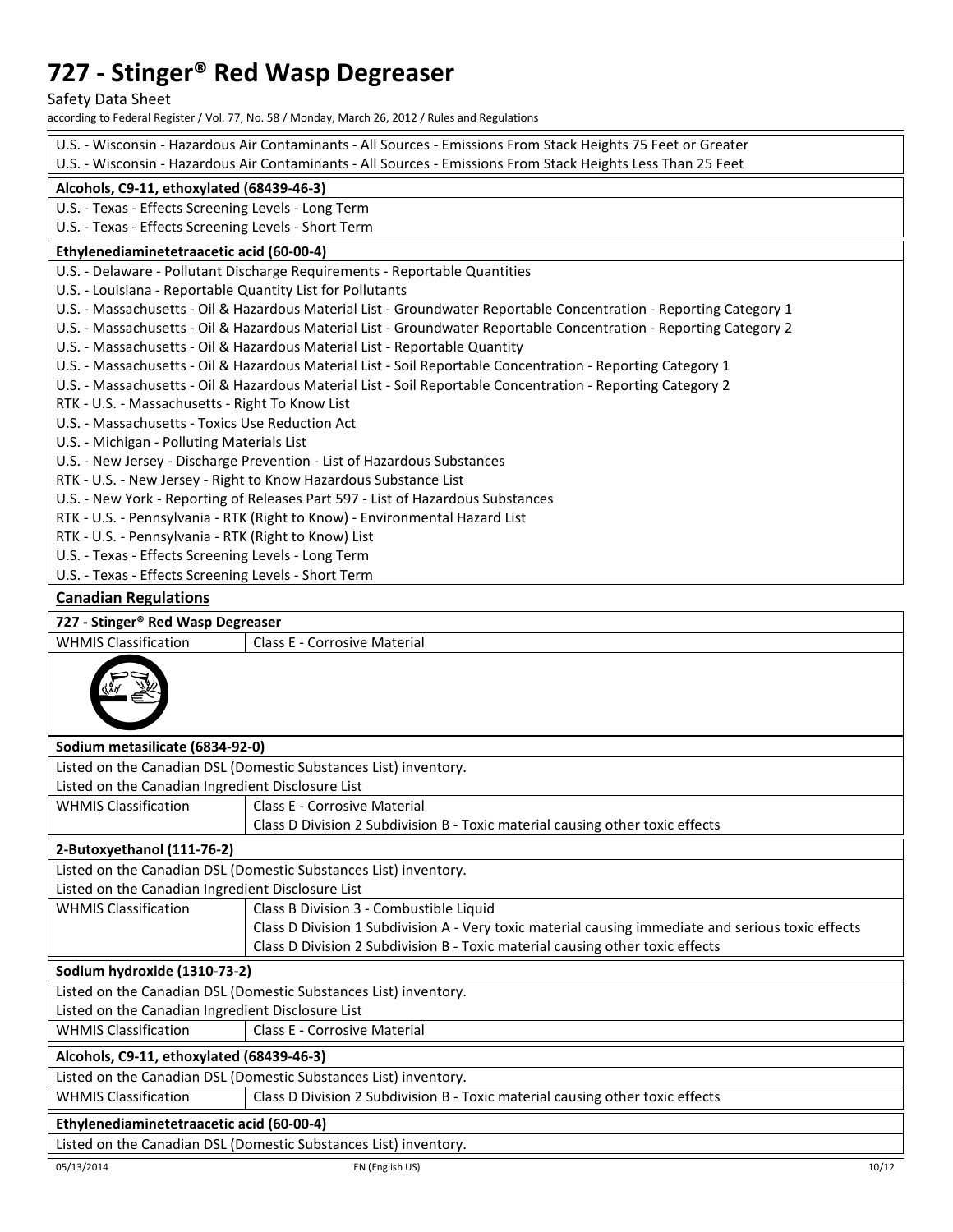#### Safety Data Sheet

according to Federal Register / Vol. 77, No. 58 / Monday, March 26, 2012 / Rules and Regulations

| <b>WHMIS Classification</b>                                      | Class D Division 2 Subdivision B - Toxic material causing other toxic effects |  |
|------------------------------------------------------------------|-------------------------------------------------------------------------------|--|
| Water (7732-18-5)                                                |                                                                               |  |
| Listed on the Canadian DSL (Domestic Substances List) inventory. |                                                                               |  |
| <b>WHMIS Classification</b>                                      | Uncontrolled product according to WHMIS classification criteria               |  |

This product has been classified in accordance with the hazard criteria of the Controlled Products Regulations (CPR) and the SDS contains all of the information required by CPR.

### **SECTION 16: OTHER INFORMATION, INCLUDING DATE OF PREPARATION OR LAST REVISION**

| <b>Revision date</b> |  |
|----------------------|--|
|----------------------|--|

**Revision date** : 05/13/2014 **Other Information <b>Information** : This document has been prepared in accordance with the SDS requirements of the OSHA Hazard Communication Standard 29 CFR 1910.1200.

#### **GHS Full Text Phrases**:

|               | Acute Tox. 4 (Dermal)     | Acute toxicity (dermal) Category 4                                                                                        |
|---------------|---------------------------|---------------------------------------------------------------------------------------------------------------------------|
|               | Acute Tox. 4              | Acute toxicity (inhalation: vapour) Category 4                                                                            |
|               | (Inhalation:vapour)       |                                                                                                                           |
|               | Acute Tox. 4 (Oral)       | Acute toxicity (oral) Category 4                                                                                          |
|               | <b>Aquatic Acute 3</b>    | Hazardous to the aquatic environment - Acute Hazard Category 3                                                            |
|               | Comb. Dust                | Combustible Dust                                                                                                          |
|               | Eye Dam. 1                | Serious eye damage/eye irritation Category 1                                                                              |
|               | Eye Irrit. 2A             | Serious eye damage/eye irritation Category 2A                                                                             |
|               | Flam. Liq. 4              | Flammable liquids Category 4                                                                                              |
|               | Flam. Liq. Not classified | Flammable liquids Not classified                                                                                          |
|               | Met. Corr. 1              | Corrosive to metals Category 1                                                                                            |
|               | Skin Corr. 1A             | Skin corrosion/irritation Category 1A                                                                                     |
|               | Skin Corr. 1B             | Skin corrosion/irritation Category 1B                                                                                     |
|               | Skin Irrit. 2             | Skin corrosion/irritation Category 2                                                                                      |
|               | STOT SE 3                 | Specific target organ toxicity (single exposure) Category 3                                                               |
|               | H227                      | Combustible liquid                                                                                                        |
|               | H <sub>232</sub>          | May form combustible dust concentrations in air                                                                           |
|               | H <sub>290</sub>          | May be corrosive to metals                                                                                                |
|               | H302                      | Harmful if swallowed                                                                                                      |
|               | H312                      | Harmful in contact with skin                                                                                              |
|               | H314                      | Causes severe skin burns and eye damage                                                                                   |
|               | H315                      | Causes skin irritation                                                                                                    |
|               | H318                      | Causes serious eye damage                                                                                                 |
|               | H319                      | Causes serious eye irritation                                                                                             |
|               | H332                      | Harmful if inhaled                                                                                                        |
|               | H335                      | May cause respiratory irritation                                                                                          |
|               | H402                      | Harmful to aquatic life                                                                                                   |
|               | <b>NFPA Health Hazard</b> | 3 - Short exposure could cause serious temporary or<br>residual injury even though prompt medical attention was<br>given. |
|               | <b>NFPA Fire Hazard</b>   | 3<br>$\overline{0}$<br>1 - Must be preheated before ignition can occur.                                                   |
|               | <b>NFPA Reactivity</b>    | 0 - Normally stable, even under fire exposure conditions,<br>and are not reactive with water.                             |
|               | <b>HMIS III Rating</b>    |                                                                                                                           |
| <b>Health</b> |                           | : 3 Serious Hazard - Major injury likely unless prompt action is taken and medical treatment is<br>given                  |